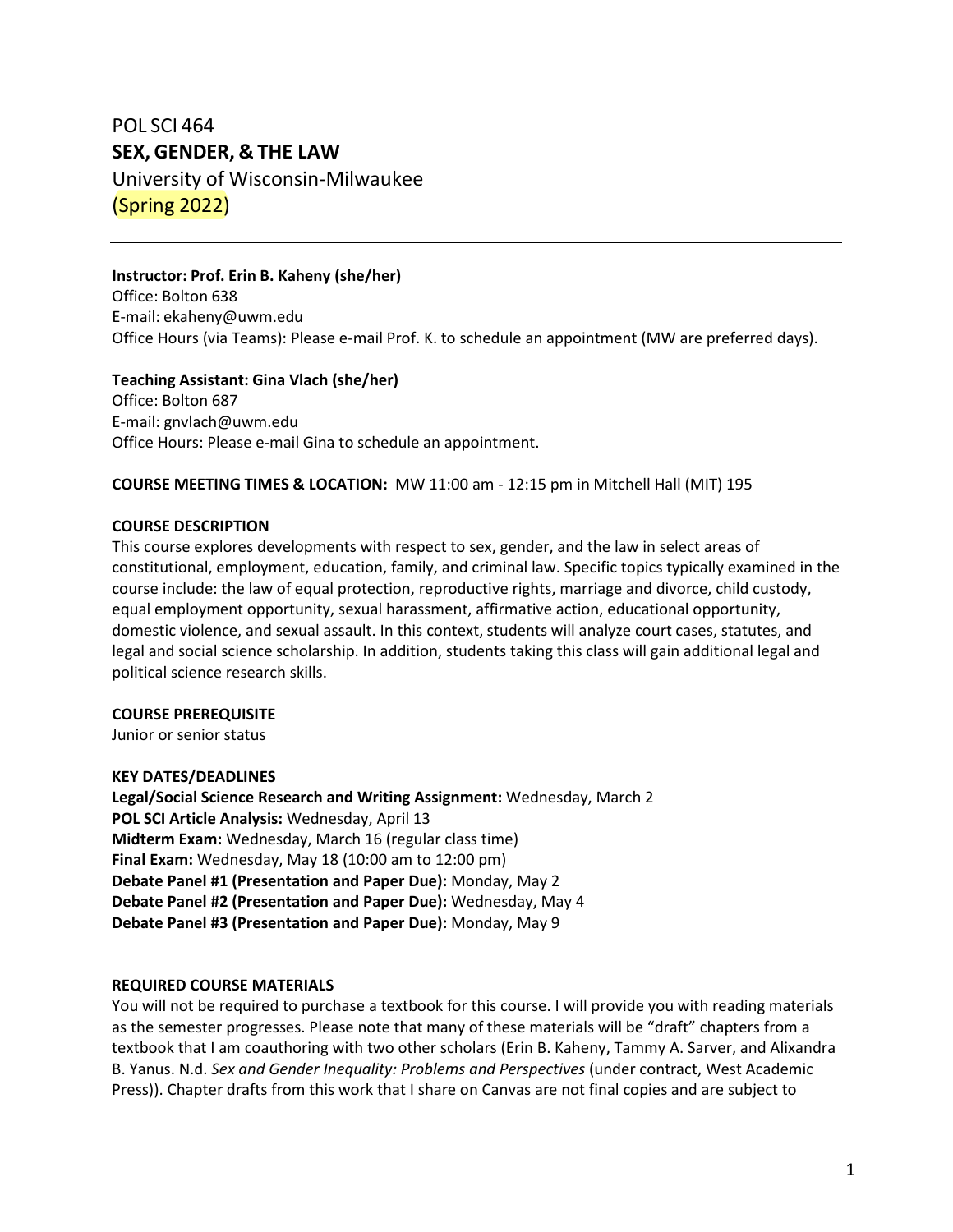further revision (and, potentially, significant revision). **Under no circumstances are you permitted to share, post, distribute, or disseminate these materials or any portions thereof in any way, shape, or form (either electronically or via printed copy) at any time, including in the future.** Advance versions of these chapter drafts are being used in this spring, 2022 course and are being provided to you for your sole use as students in and for this course this term. Note that I am required to watermark each copy, indicating it is a draft. I apologize if this is disruptive to you as a reader, but these indications are necessary, and you will likely grow accustomed to them. In addition, as these are draft materials, there will be typographical errors that you would not typically see in published work.

## **CLASS REQUIREMENTS AND POLICIES**

#### **Panther Community Health and Safety Standards**

UWM has implemented reasonable health and safety protocols, taking into account recommendations by local, state and national public health authorities, in response to the COVID-19 pandemic. As a member of our campus community, you are expected to abide by the Panther [Interim COVID-Related](https://apps.uwm.edu/secu-policies/storage/other/SAAP%2010-12.%20COVID%20Health%20and%20Safety%20Policy.pdf)  [Health & Safety Policy.](https://apps.uwm.edu/secu-policies/storage/other/SAAP%2010-12.%20COVID%20Health%20and%20Safety%20Policy.pdf) This policy applies to anyone who is physically present on campus, in UWMcontrolled facilities, or participating in a UWM-sponsored activity.

**With respect to indoors spaces on UWM facilities** (classrooms, labs, performance spaces, etc.):

- Masks are always required while indoors on UWM campuses and in UWM-controlled facilities, with limited exceptions – environments where hazards exist that create a greater risk by wearing a mask (for example, when operating equipment in a lab with the risk of a mask strap getting caught in machinery, or when flammable materials are being used). Such exceptions must be approved in advance.
- A student who comes to class without wearing a mask will be asked to put on a mask or to leave to get one at a mask handout station. Failure to do so could result in student discipline.
- You should check daily for COVID symptoms by completing the self-check at [https://uwm.edu/coronavirus/symptom-monitor/.](https://uwm.edu/coronavirus/symptom-monitor/) Symptoms may appear 2-14 days after exposure to the virus and include fever, cough, or shortness of breath or difficulty breathing. See the [CDC's Website](https://www.cdc.gov/coronavirus/2019-ncov/symptoms-testing/symptoms.html) for more information about COVID-19 symptoms.
- If you test positive for or are diagnosed with COVID-19 based on symptoms, you should complete this [Dean of Students Office self-report form.](https://cm.maxient.com/reportingform.php?UnivofWisconsinMilwaukee&layout_id=4) By doing so, you will get information on resources, help UWM identify individuals you may have come into contact with on campus so that UWM can work with the local health department, and allow UWM to clean campus areas you visited.

#### **Attendance Policy**

*Do not attend your in-person class if you have COVID-19, if you are experiencing symptoms consistent with COVID-19, if you have been in close contact with others who have symptoms, if you need to care for an individual with COVID-19 or have other health concerns related to COVID-19.*

- You should be aware of each of your course's attendance policies. In case of illness, you should contact me immediately to discuss options for completing course work while ill.
- Notify me in advance of the absence or inability to participate, if possible.
- Participate in class activities online and submit assignments electronically, to the extent possible.
- Reach out to me if illness will require late submission or other modifications to deadlines.
- If remaining in a class and fulfilling the necessary requirements becomes impossible due to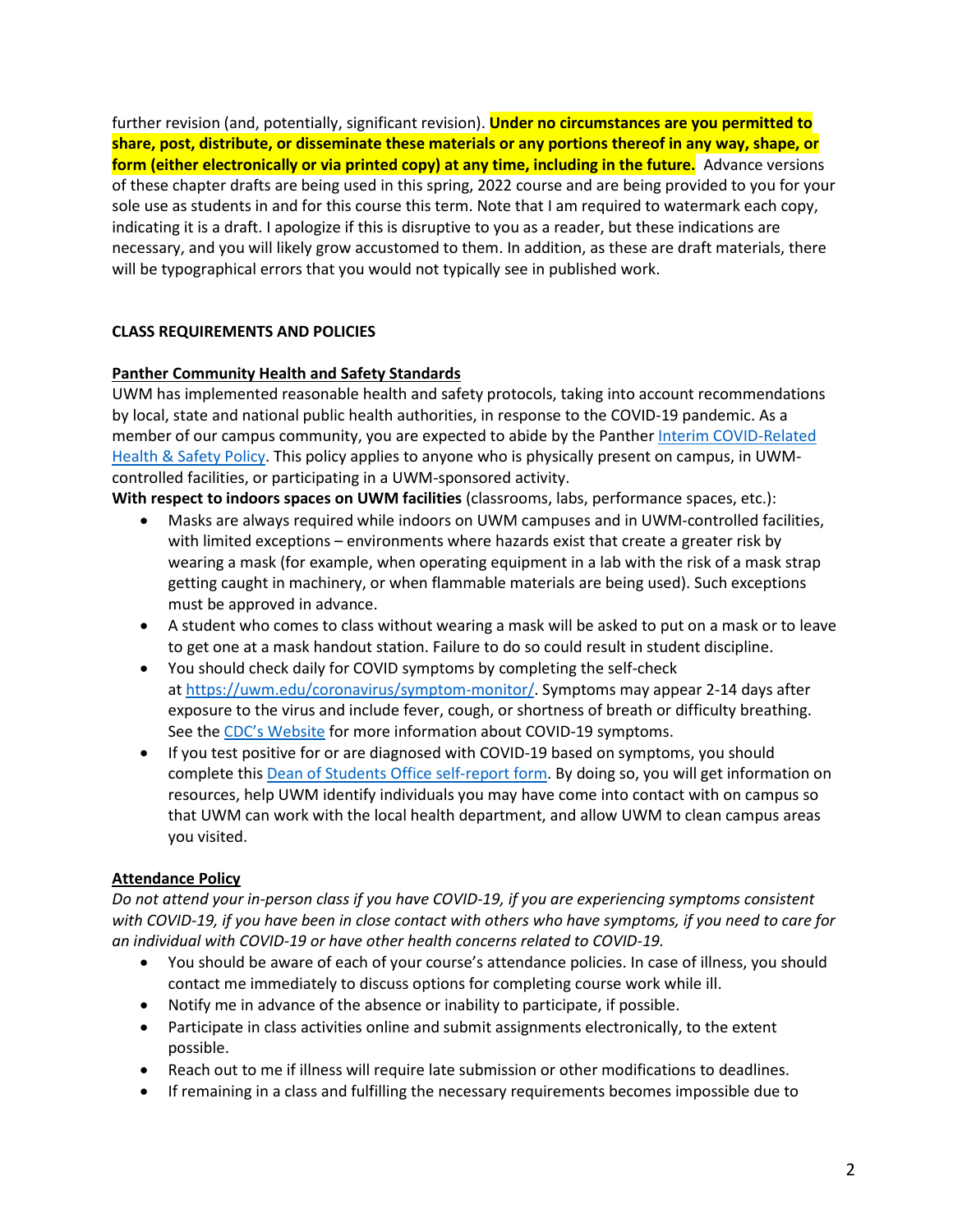illness, contact me to discuss other options.

As your instructor, I will trust your word when you say you are ill and, in turn, I expect that you will report the reason for your absences truthfully.

Please read the syllabus section below on "submitting course assignments and late penalties" for further details regarding the steps I need you to take if you are seeking an extension on an assignment and a late penalty waiver on an assignment due to illness or a University-excused absence. Protocol for seeking a make-up opportunity on course exams is found under the "Exams" section of this syllabus.

#### **Class Recordings (Lecture Capture and Distribution Restrictions)**

This semester, I *may* opt to record class sessions via Kaltura's "lecture capture" for students who are unable to attend in person on a given day. Students who participate during an in-person class session this semester are agreeing to have their audio/video or image recorded via lecture capture, if employed.

In addition, should our course meet in an online fashion (we will be meeting online through 1/28), online class sessions will be audio-visually recorded for students who are unable to attend at the scheduled time (and made available for viewing at a later time). Students who participate with their camera engaged or who utilize a profile image are agreeing to have their audio/video or image recorded in online sessions. Likewise, students who un-mute during online class sessions and participate orally are agreeing to have their voices recorded.

Students are not permitted to video or audio record class sessions on their own without the permission of the instructor, nor are students permitted to distribute or copy any recorded class sessions posted on the associated course Canvas site (if applicable).

# **Student Conduct**

I seek to create a classroom environment marked by mutual respect. At all times, I expect students to conduct themselves in a professional and courteous manner. Please do not arrive late, leave early, or talk while the instructor is talking or a classmate has the floor. Under no circumstances should students spend class time surfing the Internet, on their cell phones, or reading outside materials, etc. *The use of cell phones in this class will not be tolerated*. Please silence the ringer of your cell phone prior to entering the classroom.

If you need to leave a class early, or if you know that you will be late, please inform me in advance whenever possible.

Students are expected to abide by the rules of conduct outlined in the UWM Student Handbook in all class meetings, activities, and e-mail communication surrounding this class.

# **Canvas, E-Mail Communication & Canvas Web Site**

Students are expected to regularly check their UWM student e-mail accounts for messages regarding this class or for responses to e-mail inquiries. In addition, if you wish to contact the instructional staff via e-mail, you should do so using your UWM e-mail account. We will only reply to a student's UWM e-mail address. Students should allow up to 72 hours (standard *business* days, i.e., M-F) for responses to most e-mail inquiries. E-mail inquiries will typically be answered during regular business hours (i.e., 8 am – 5 pm), Monday-Friday.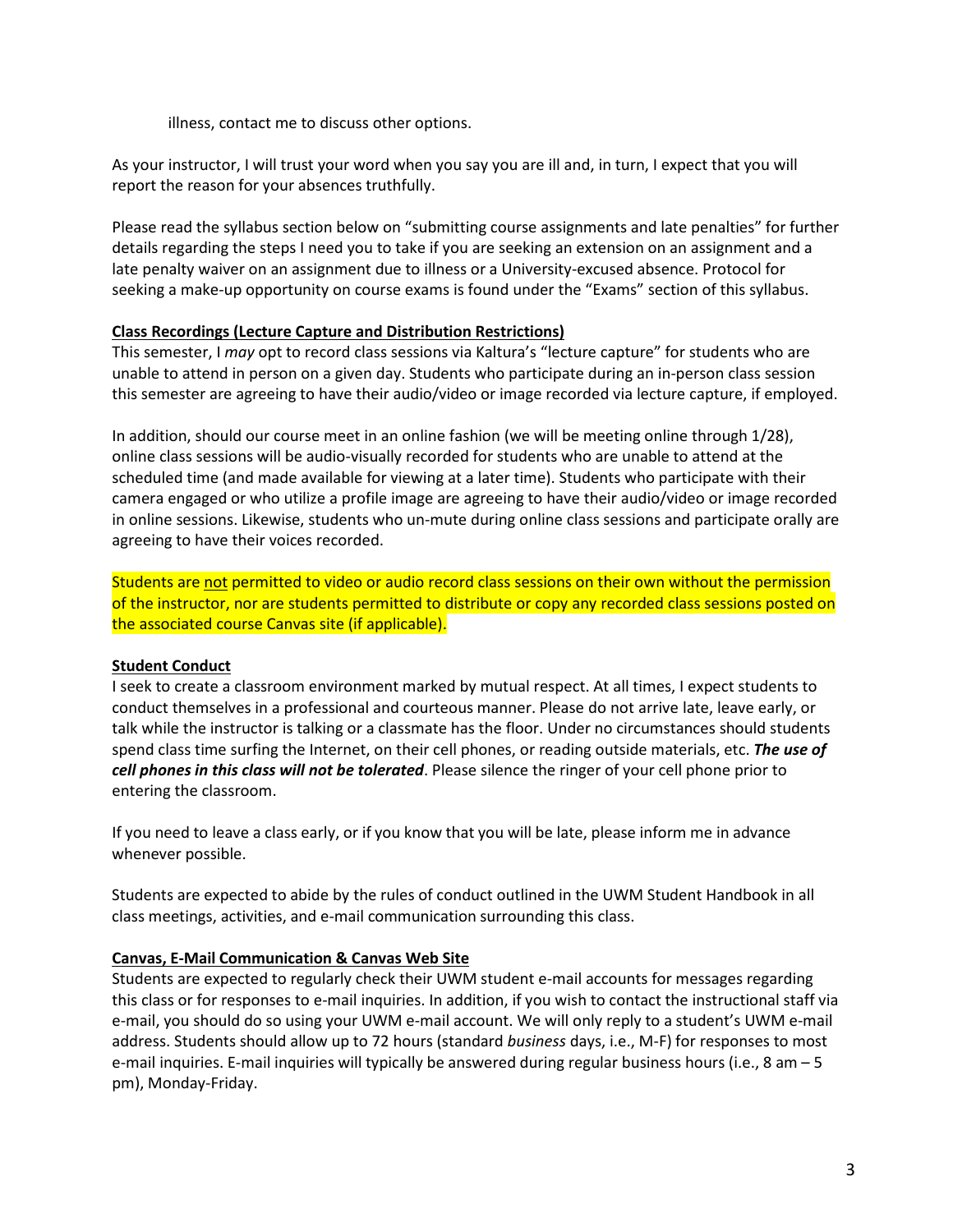Note that I *will* use Canvas to post important announcements, designate reading assignments for each week, and provide/link reading materials and other assigned content. Therefore, in conjunction with checking your UWM e-mail, you should also regularly consult our course Canvas page. You are expected to do so until the final course grades are posted on PAWS.

## **Class Participation**

While I will not grade you on attendance or participation, it is expected that you will be an engaged and active member of this course. As this is a jurisprudence course focused on the analysis of court cases and the development of legal doctrine, much of your participation can occur through our review of select court cases that will occur in most meetings. I will request volunteers to assist in the summarization/briefing of cases. As part of this process, students will be asked to comment on the facts of the case, the major legal questions, the nature of the majority opinion and any separate opinions featured in the case excerpts.

#### **Exams**

There will be two exams in this class. Both exams will be closed book/note and will only include essay questions. Please note that the final exam will not be cumulative in nature. It will emphasize material covered since the midterm examination. Exam responses are required to be written in ink. The instructor will supply blue books for the examinations.

If you are ill, have a University-excused absence on the date of an exam, or believe you have some other legitimate reason for missing a class exam (e.g., family emergency), you should notify me via email **prior** to the exam to discuss a possible make-up opportunity.

#### **Legal/Social Science Research and Writing Assignment**

You will be assigned a legal/social science research and writing assignment. This is distinct from the required debate position paper described below. The purpose of this assignment is to increase student familiarity with key research tools in law and political science. In addition, portions of these assignments will require demonstrated understanding of proper citation practices. The assignment will be posted on our Canvas site by February 16 and will be due by 12:15 pm on **Wednesday, March 2.**

#### **Political Science Article Analysis**

As a research experience and political science course, it is important to convey how political scientists might integrate studies of sex, gender, and the law in their research projects. To this end, each student will be expected to analyze one peer-reviewed, political science article among a few articles selected by the instructor. Eligible articles will either be posted on our course Canvas site or will be available (online) through the UWM library. As part of this exercise, students will need to identify the major question addressed in the piece, hypotheses tested, research methods employed, and key findings. In addition, the student will be asked to critique the study, noting perceived strengths and apparent weaknesses. To assist students in constructing their analysis, a questionnaire/template will be posted on our Canvas site by mid-March. It is vital that students thoroughly address all points on this questionnaire. Your assignments should be about two-to-three pages (typed, double-spaced, one-inch margins, 12-point font). As this is a writing assignment, your analysis must be cited appropriately throughout the text using in-text parenthetical citations, and each student should attach a "works cited" list with full reference information. This analysis will be due to Canvas by 12:15 pm on **Wednesday, April 13.**

#### **Debate Position Papers and Presentations**

Each student will be randomly assigned to participate in one of three debate panels. Students will need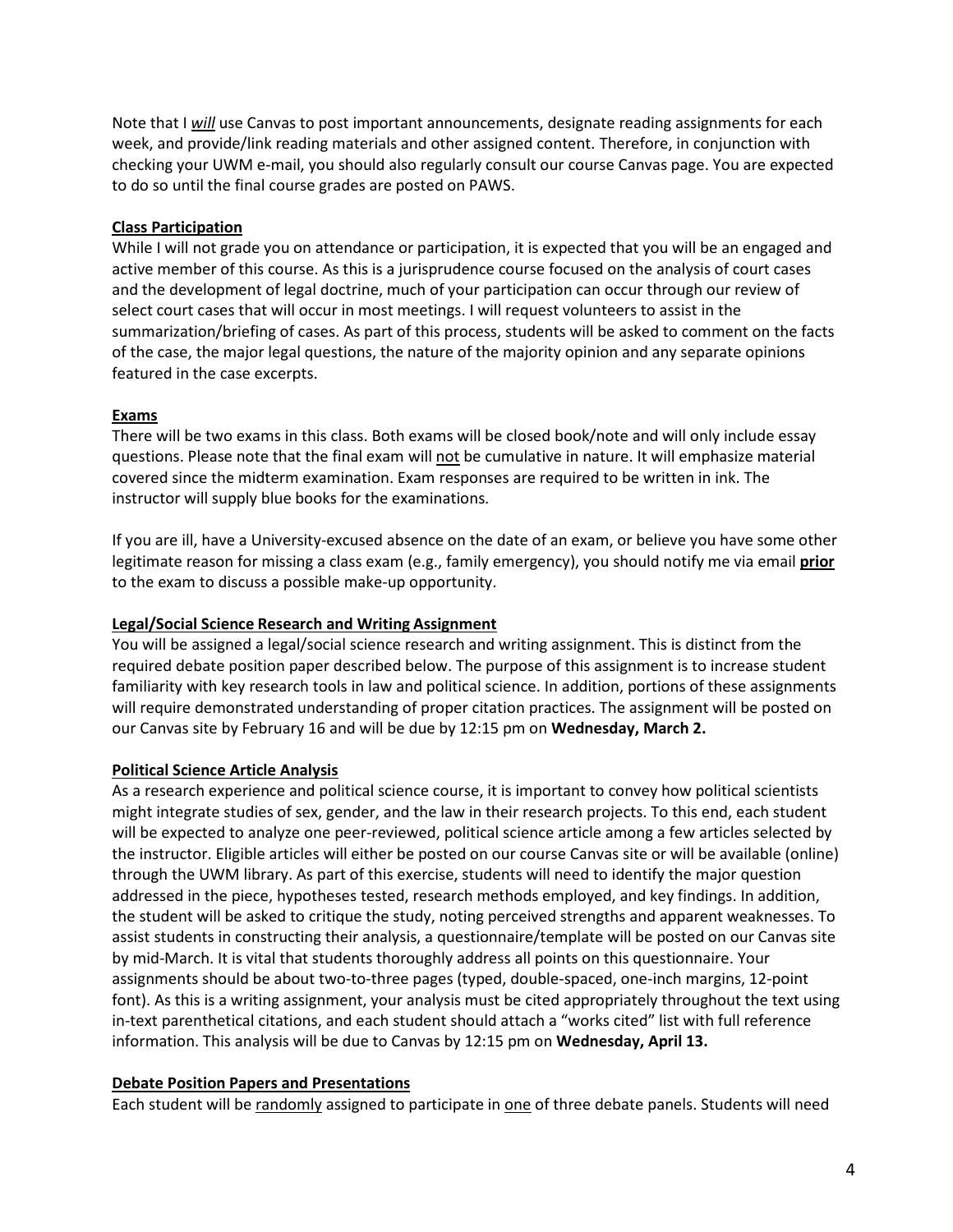to develop and submit a debate position paper and deliver a summary of their major findings/arguments during a class discussion on the topic. To ensure that multiple perspectives are shared, students will be assigned to a particular side of one debate. These assignments and topics will be posted on our Canvas site by Monday, February 14.

Students must undertake substantial scholarly research in preparing their papers. Any source used in the development of a student's paper should be cited in the body of the paper using in-text parenthetical citations (wherever that source is used). If you directly quote someone else's language, you must indicate this by way of quotation marks around that language. Such quotations must also be followed (immediately) by a parenthetical citation that also includes the page number on which this language may be found. If you are utilizing an idea from another source, you must still follow that idea immediately with a parenthetical citation! APA, MLA, or APSA styles are acceptable, but you should be consistent in the citation style you employ.

Each paper must also include a "works cited" list in which the student provides full reference information for all sources cited in the body of the paper. All references in the "works cited" list must be cited in the body of the paper. At least five scholarly works (beyond assigned reading for the course) should be cited in your paper. For the purposes of this assignment, this includes books, peer-reviewed journal articles, and law review articles. While scholarly Web pages, newspaper articles, and court decisions may be consulted and referenced, they will not count toward the five required references. Substantial deductions will be applied to papers that do not effectively use the requisite number of required sources.

Your position paper should be approximately 6-8 pages long (12-point font, double-spaced, one-inch margins). The cover page, works cited list, and any tables/figures are not included in this page requirement. All pages must be numbered. Your position paper will be due by 12:15 pm on the day of your assigned debate panel.

On select days toward the end of the term (see page one of the syllabus), we will hold panels to discuss each topic. Students assigned to a given topic will deliver brief presentations (7-10 minutes) highlighting key points and arguments from their research. Presentations should be scholarly (i.e., you are to present *researched* positions) and highly professional in their nature and tone. If you need to miss class on the date of your assigned panel due to a legitimate reason, you should contact the instructor before the missed session for a makeup presentation opportunity. You will be required to prepare a recorded (e.g., PowerPoint) presentation that I will share, on your behalf, on our course Canvas site.

#### **Grades**

| 10% |
|-----|
| 10% |
| 25% |
| 25% |
| 20% |
| 10% |
|     |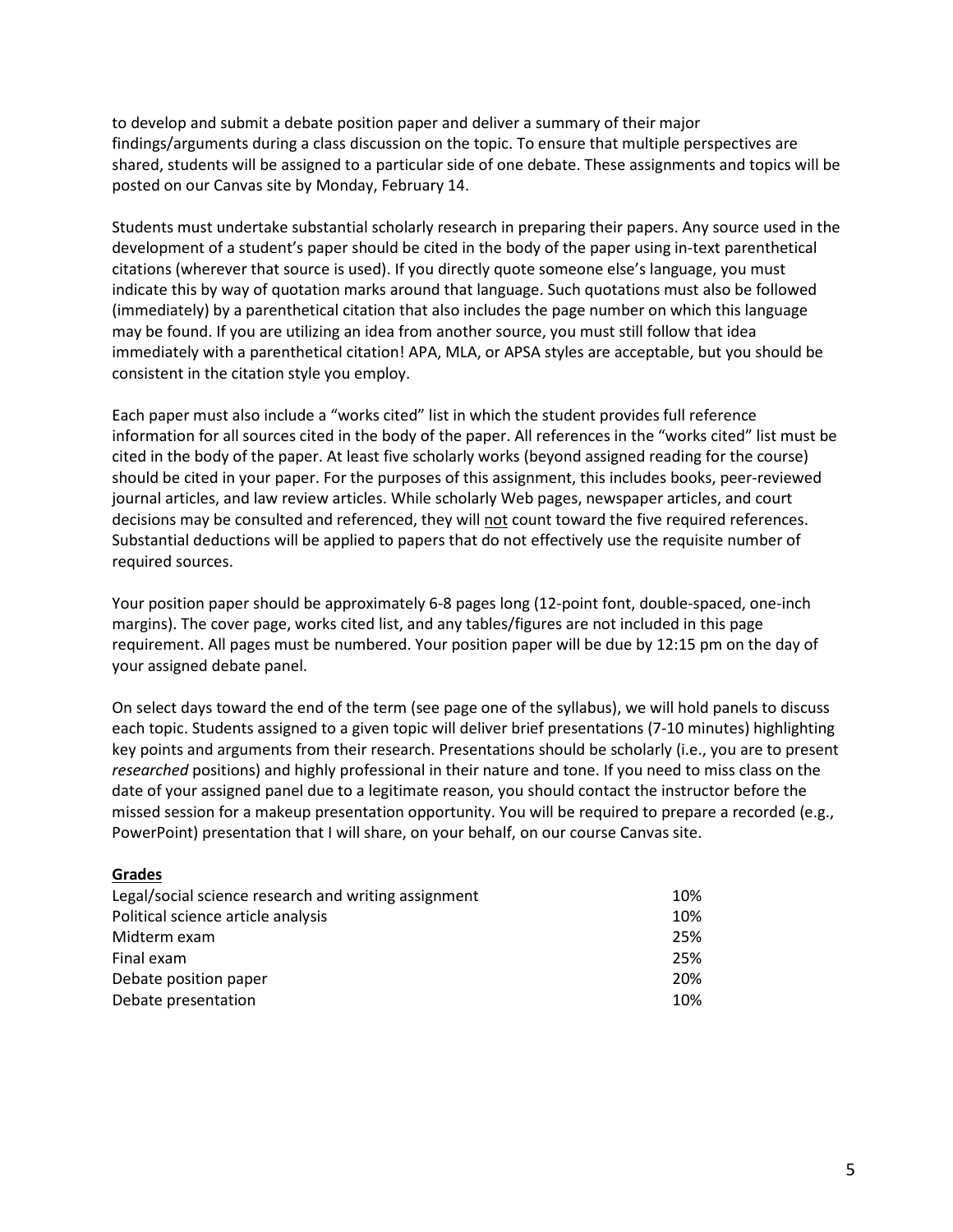| <b>Point Scale</b> |           |      |       |
|--------------------|-----------|------|-------|
| A                  | 93-100    | C    | 73-76 |
| $A -$              | $90 - 92$ | $C-$ | 70-72 |
| $B+$               | 87-89     | D+   | 67-69 |
| B                  | 83-86     | D    | 63-66 |
| $B -$              | 80-82     | D-   | 60-62 |
| $C+$               | 77-79     |      | …-59  |

## **Grading Concerns**

Unless otherwise directed, if you have questions or concerns regarding how your legal/social science research and writing assignment or political science article analysis was graded, your first step should be to discuss the issue with the TA. If you are not satisfied after consulting with the TA, you should meet with the instructor. You may request that I re-grade any assignment in this course; however, I retain the right to raise or lower grades upon review. If you have questions on the grading of your course exams, research papers, or presentations, please directly take those up with me (the instructor). Please allow 7- 10 days for turnaround time on all assignments and exams. All students who wish to appeal grading matters should do so within one week of the assignment or exam being returned to the class.

## **Academic Misconduct**

I will not tolerate acts of plagiarism or any form of cheating on exams or assignments. If I suspect a case of academic misconduct, I will follow the academic misconduct and reporting policies of the University of Wisconsin-Milwaukee.

## **Dropping the Course & Incompletes**

It is your responsibility as a student to determine if you should drop this course and, therefore, you need to be familiar with all relevant drop deadlines (please see the UWM calendar for further details). An incomplete may be given to a student who is unable to complete the course requirements due to extenuating circumstances (e.g., illness, injury, family emergency, etc.).

#### **Submitting Course Assignments & Late Penalties**

Writing assignments are due by the end of class (12:15 pm) on the dates noted on the syllabus. Students may submit writing assignments via hard copy (in class) or electronically on Canvas. Late assignments, however, are required to be submitted on Canvas. For those submitting their assignments on Canvas, the Canvas date and time stamp will determine when the assignment was received. I will consider an extension on all assignments if the student emails me **before** the assignment deadline, clearly stating why the student needs an extension, provides a legitimate reason (per the instructor)) for a late submission, and offers a plan for timely completion (within 2-5 days, if possible). If students do not follow the *prior notification protocol* and/or are ineligible for an extension, I will still accept assignments for possible credit, but I will apply a ten-percentage point deduction for each day the assignment is late, including weekends. If a student was not given a late penalty waiver for submitting a late assignment, and the assignment is submitted after class has ended (i.e., after 12:15 pm) on the date it is due, it will be treated as being submitted the next day (i.e., it will be counted as being one day late).

If a student submits their work via Canvas, it is the student's responsibility to ensure they have successfully submitted and uploaded the correct and intended assignment. If a student fails to submit an intended document (on Canvas or in class) or fails to properly upload/post an assignment in this course (if submitting the assignment on Canvas), that is the student's error, and the student assumes all grade consequences that arise from it regardless of when that error is recognized. The TA and I will not accept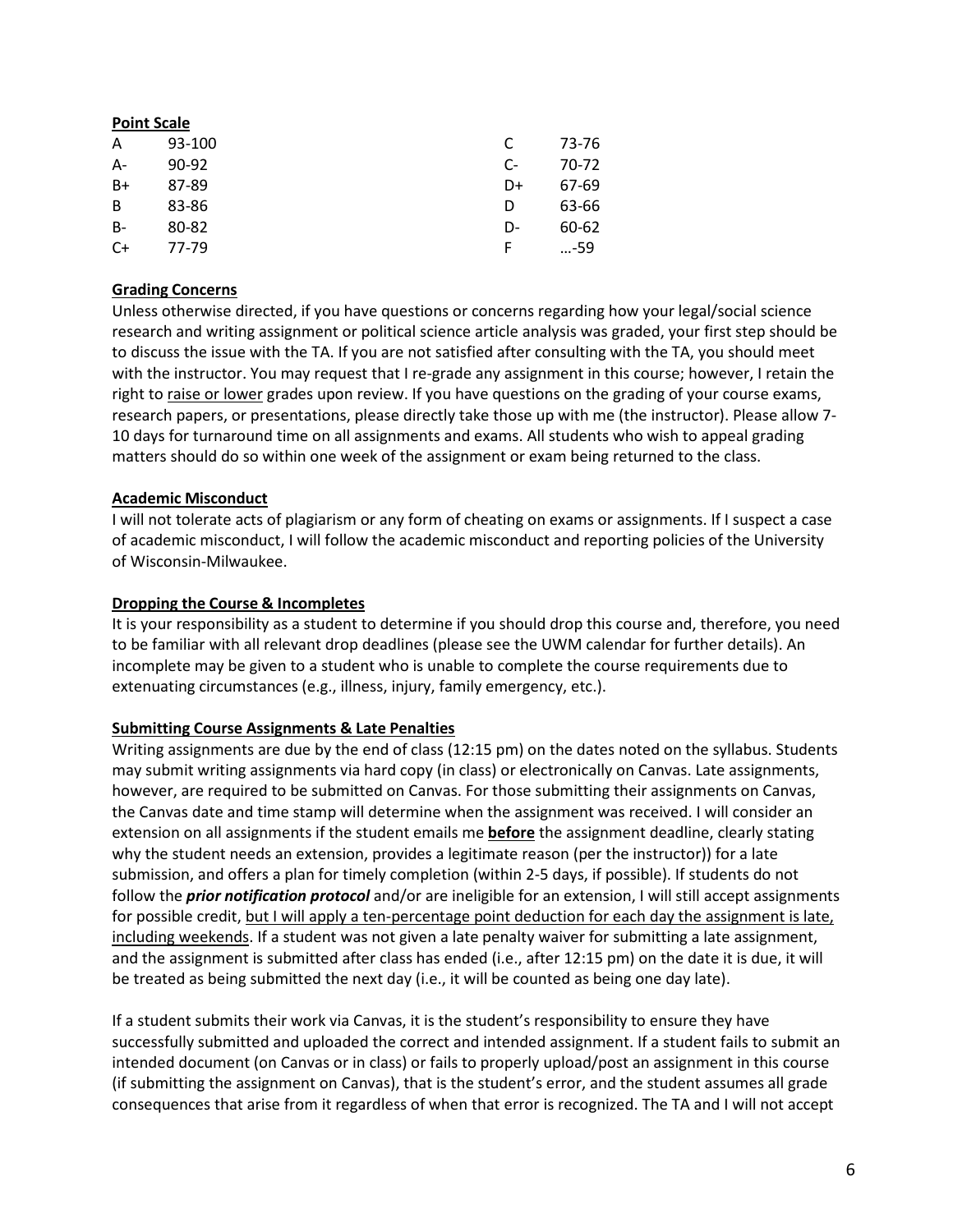late work left in our departmental boxes or slid under our office doors.

## **Time Allocation**

This is a three-credit hour class. Students, on average, should expect to spend nine hours a week on activities related to POL SCI 464.

## **Difficulty with the Course & Curving Policy**

Please seek assistance directly from the course instructor if you are having difficulties with the course material or have substantive questions over the reading etc. I reserve the right to curve any components of the course and/or overall course grades but doing so will be at my discretion. Therefore, there is no guarantee that any curves will be applied.

## **Student Accommodations**

If you will need accommodations to meet any of the requirements of this course, please contact the instructor as soon as possible. Students should also contact an Accessibility Resource Center (ARC) counselor on campus at (414) 229-6287.

## **Religious Accommodations**

I will follow UWM's policy regarding the provision of religious accommodations. This policy can be found at: https://www4.uwm.edu/secu/docs/other/S1.5.htm.

## **Military Service**

Please see the following link regarding accommodations for students who are called for military service: [http://www4.uwm.edu/academics/military.cfm.](http://www4.uwm.edu/academics/military.cfm)

# **Potential for Reversion to Fully Online Instruction**

Changing public health circumstances for COVID-19 may cause UWM to move to fully online instruction at some point during the semester. UWM will communicate with students about moving to fully online instruction if the situation develops.

# **Changes to the Syllabus**

In the event the instructor needs to modify the terms of this syllabus, a syllabus addendum or an updated syllabus will be posted on the Canvas course site.

#### **OUTLINE OF TOPICS**

Below is an outline of topics that we will aim to cover this semester. The list is subject to change, and we may not reach every unit. Since it may not be possible to determine how much time we will need to spend on each topic ahead of time, specific reading assignments and/or other assigned content will be posted on the course Canvas site after each meeting. While I will make every effort to keep your reading assignments in close alignment to what I think we will be discussing in class on a given day and, while I will try to give you a few reading assignments at a time, there may be days where we do not end up reaching a planned case or topic. Please note, after Unit 5, unit presentation order is subject to change.

Unit 0: Introduction to the Course, Review of the Syllabus

Unit 1: Sex, Gender, the Law, and Political Science: Integrating Theory, Social Science and Politics

Unit 2: The Birth of Sex-Based Classifications and Gender Roles